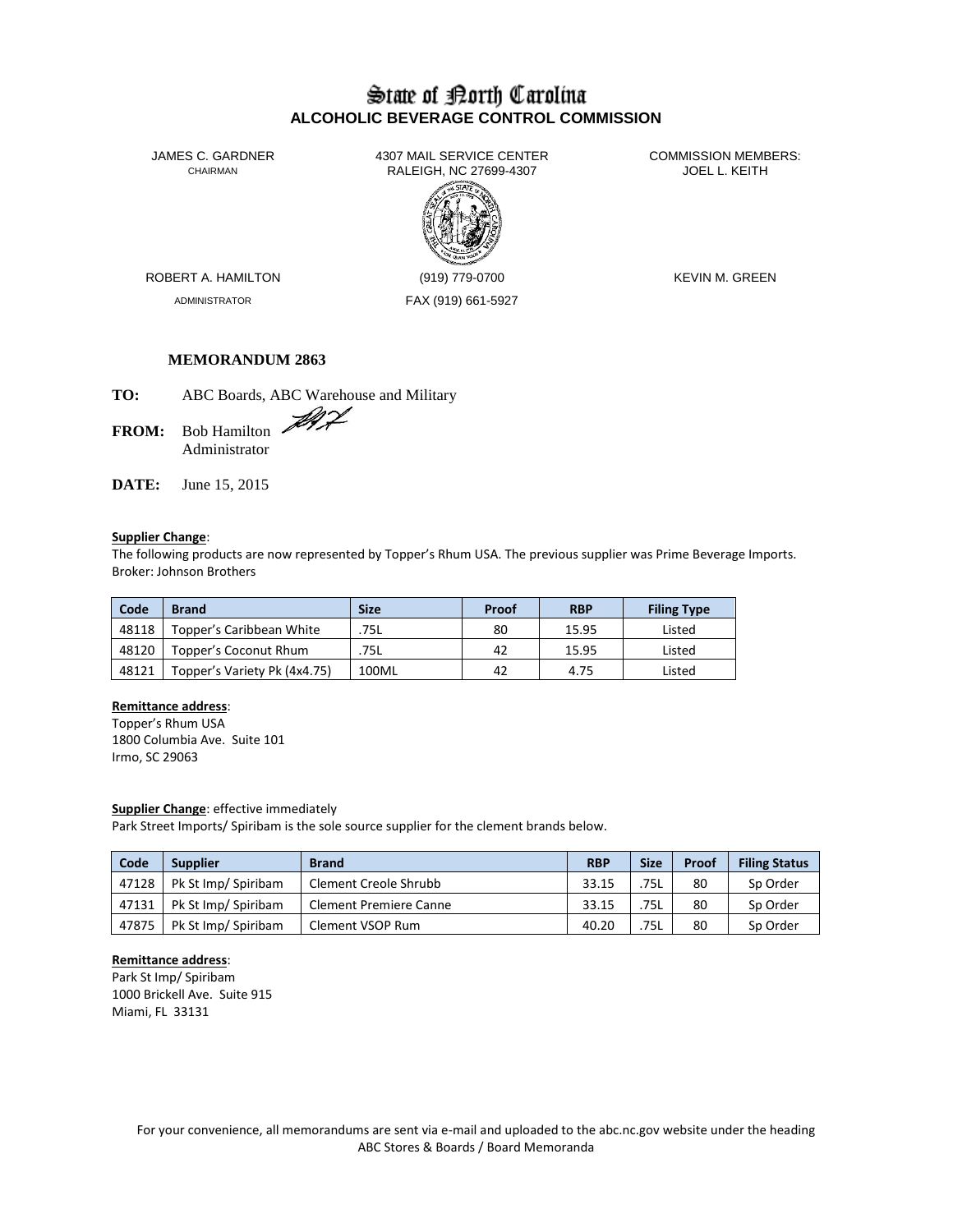#### **Filing status change**: effective immediately

Code 46765 Van Gogh Double Espresso previously Code 00403 was discontinued and has changed to special order

| Code  | <b>Supplier</b>             | <b>Brand</b>             | <b>RBP</b> | <b>Size</b>              | Proof | <b>Filing Status</b> |
|-------|-----------------------------|--------------------------|------------|--------------------------|-------|----------------------|
| 46765 | Sazerac/ 375 Pk Ave Spirits | Van Gogh Double Espresso | 22.95      | $\overline{\phantom{a}}$ | 70    | Sp Order             |

#### **Filing status change**: effective immediately

Code 65025 1800 Select Silver 100 discontinued as inventory runs out.

| Code  | <b>Supplier</b>        | <b>Brand</b>           | <b>RBP</b> | <b>Size</b> | Proof | <b>Filing Status</b> |
|-------|------------------------|------------------------|------------|-------------|-------|----------------------|
| 65025 | <b>Proximo Spirits</b> | 1800 Select Silver 100 | 31.95      | 75<br>.     | 100   | discontinued         |

## **Brand name change** – Effective immediately

Code 48425 British Navy Pusser's previous brand name changed to Pusser's British Navy.

| Code  | <b>Brand</b>          | <b>Size</b> | Proof | <b>Filing Type</b> |
|-------|-----------------------|-------------|-------|--------------------|
| 48425 | Pusser's British Navy | .75L        | 84    | Listed             |

#### **Brand name change**– Effective immediately

Code 20074 brand name previously Jim Beam 4Y Operation Homefront (PET)

| Code  | Brand                  | <b>Size</b> | Proof | <b>Filing Type</b> |
|-------|------------------------|-------------|-------|--------------------|
| 20074 | Jim Beam 4Y w/ 2 50MLs | 1.75L       | 80    | Listed             |

## **Brand replacement** – Effective immediately

Code 63735 Molinari Sambuca has been replaced by the following brand

| Code  | <b>Brand</b>           | Proof | <b>Size</b> | <b>Filing Type</b> |
|-------|------------------------|-------|-------------|--------------------|
| 63735 | Molinari Caffe Liqueur | 84    | .75L        | Special Order      |

#### **Brand name change/ UPC/SCC** – Effective immediately

Code 46950 brand name previously Three Olives Marilyn Monroe Strawberry **UPC:** 811538013536 **SCC:** 20811538013530

| Code  | <b>Brand</b>            | <b>Size</b> | Proof | <b>Filing Type</b> |
|-------|-------------------------|-------------|-------|--------------------|
| 46950 | Three Olives Strawberry | .75L        | 70    | Listed             |

For your convenience, all memorandums are sent via e-mail and uploaded to the abc.nc.gov website under the heading Local ABC Boards / Board Memoranda